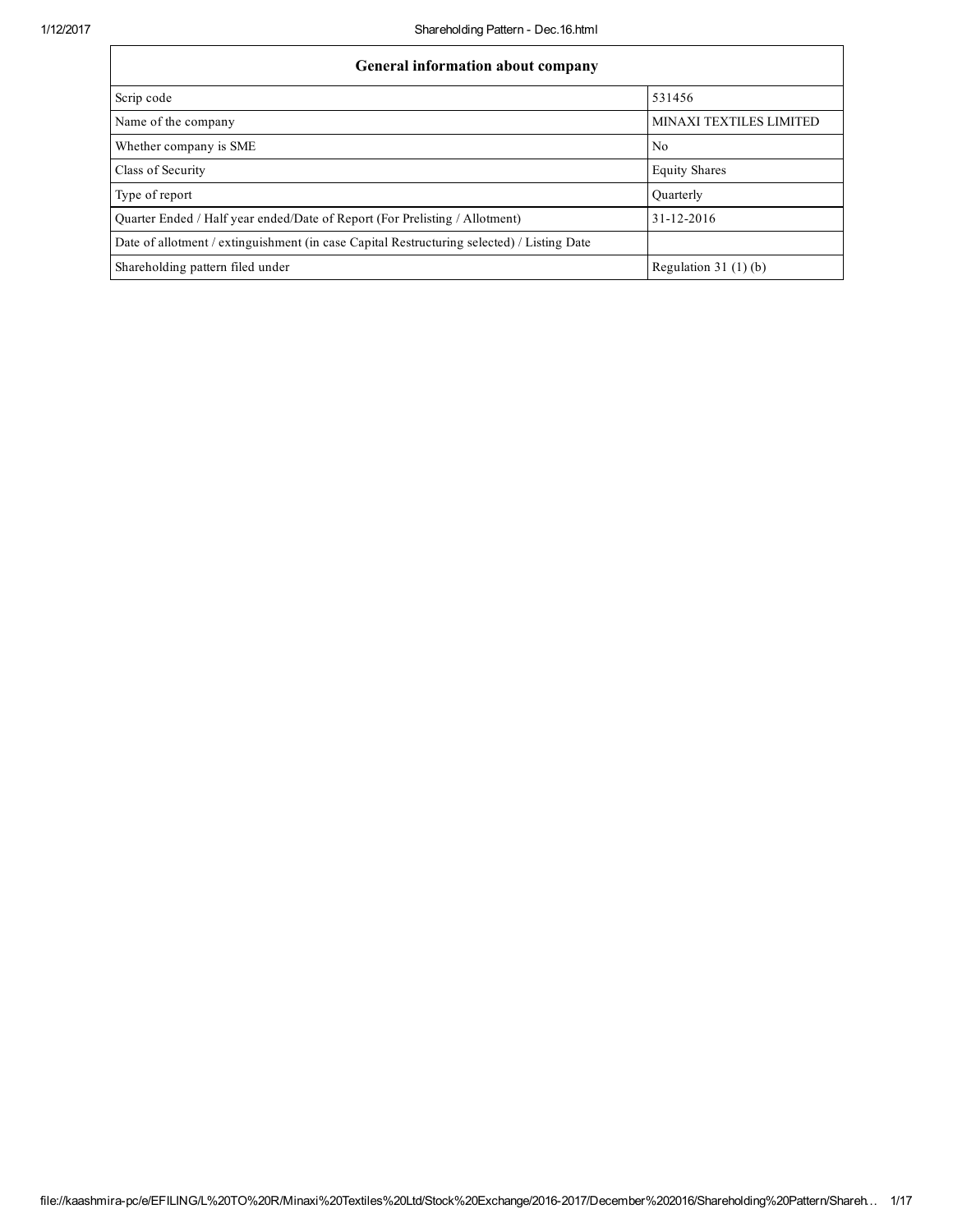## 1/12/2017 Shareholding Pattern Dec.16.html

| Sr. No.         | Particular                                                                             | Yes/No         |
|-----------------|----------------------------------------------------------------------------------------|----------------|
|                 | Whether the Listed Entity has issued any partly paid up shares?                        | N <sub>0</sub> |
| $\overline{2}$  | Whether the Listed Entity has issued any Convertible Securities?                       | N <sub>0</sub> |
| $\overline{3}$  | Whether the Listed Entity has issued any Warrants?                                     | N <sub>0</sub> |
| $\overline{4}$  | Whether the Listed Entity has any shares against which depository receipts are issued? | N <sub>0</sub> |
| $\overline{5}$  | Whether the Listed Entity has any shares in locked-in?                                 | N <sub>0</sub> |
| $6\overline{6}$ | Whether any shares held by promoters are pledge or otherwise encumbered?               | N <sub>0</sub> |
| $\overline{7}$  | Whether company has equity shares with differential voting rights?                     | N <sub>0</sub> |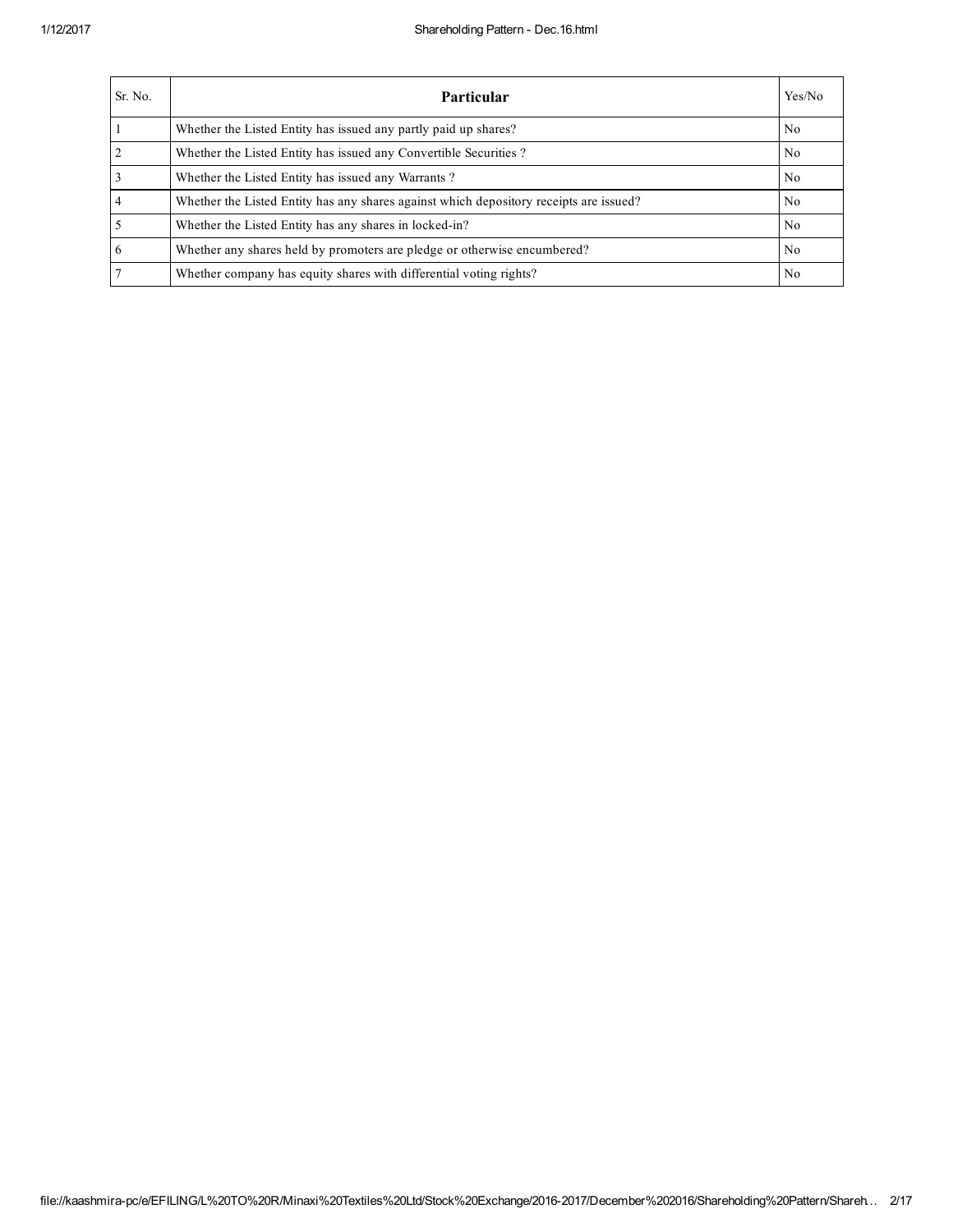|                 | Category                                | Nos. Of      | No. of<br>fully paid  | No. Of<br>Partly<br>paid-up | No. Of<br>shares         | Total nos.<br>shares                       | Shareholding as a<br>% of total no. of<br>shares (calculated<br>as per SCRR,<br>1957) (VIII) As a<br>% of $(A+B+C2)$ | Number of Voting Rights held in each<br>class of securities (IX) |               |          |                     |
|-----------------|-----------------------------------------|--------------|-----------------------|-----------------------------|--------------------------|--------------------------------------------|----------------------------------------------------------------------------------------------------------------------|------------------------------------------------------------------|---------------|----------|---------------------|
| Category<br>(I) | of<br>shareholder                       | shareholders | up equity             | equity                      | underlying<br>Depository | held (VII)<br>$= (IV) +$<br>$(V)$ + $(VI)$ |                                                                                                                      | No of Voting (XIV) Rights                                        |               |          | Total as a          |
|                 | (II)                                    | (III)        | shares<br>held $(IV)$ | shares<br>held<br>(V)       | Receipts<br>(VI)         |                                            |                                                                                                                      | Class eg:<br>X                                                   | Class<br>eg:y | Total    | $%$ of<br>$(A+B+C)$ |
| (A)             | Promoter<br>&<br>Promoter<br>Group      | 6            | 18857590              |                             |                          | 18857590                                   | 38.16                                                                                                                | 18857590                                                         |               | 18857590 | 38.16               |
| (B)             | Public                                  | 4293         | 30558410              |                             |                          | 30558410                                   | 61.84                                                                                                                | 30558410                                                         |               | 30558410 | 61.84               |
| (C)             | Non<br>Promoter-<br>Non Public          |              |                       |                             |                          |                                            |                                                                                                                      |                                                                  |               |          |                     |
| (C1)            | <b>Shares</b><br>underlying<br>DRs      |              |                       |                             |                          |                                            |                                                                                                                      |                                                                  |               |          |                     |
| (C2)            | Shares held<br>by<br>Employee<br>Trusts |              |                       |                             |                          |                                            |                                                                                                                      |                                                                  |               |          |                     |
|                 | Total                                   | 4299         | 49416000              |                             |                          | 49416000                                   | 100                                                                                                                  | 49416000                                                         |               | 49416000 | 100                 |

## Table I - Summary Statement holding of specified securities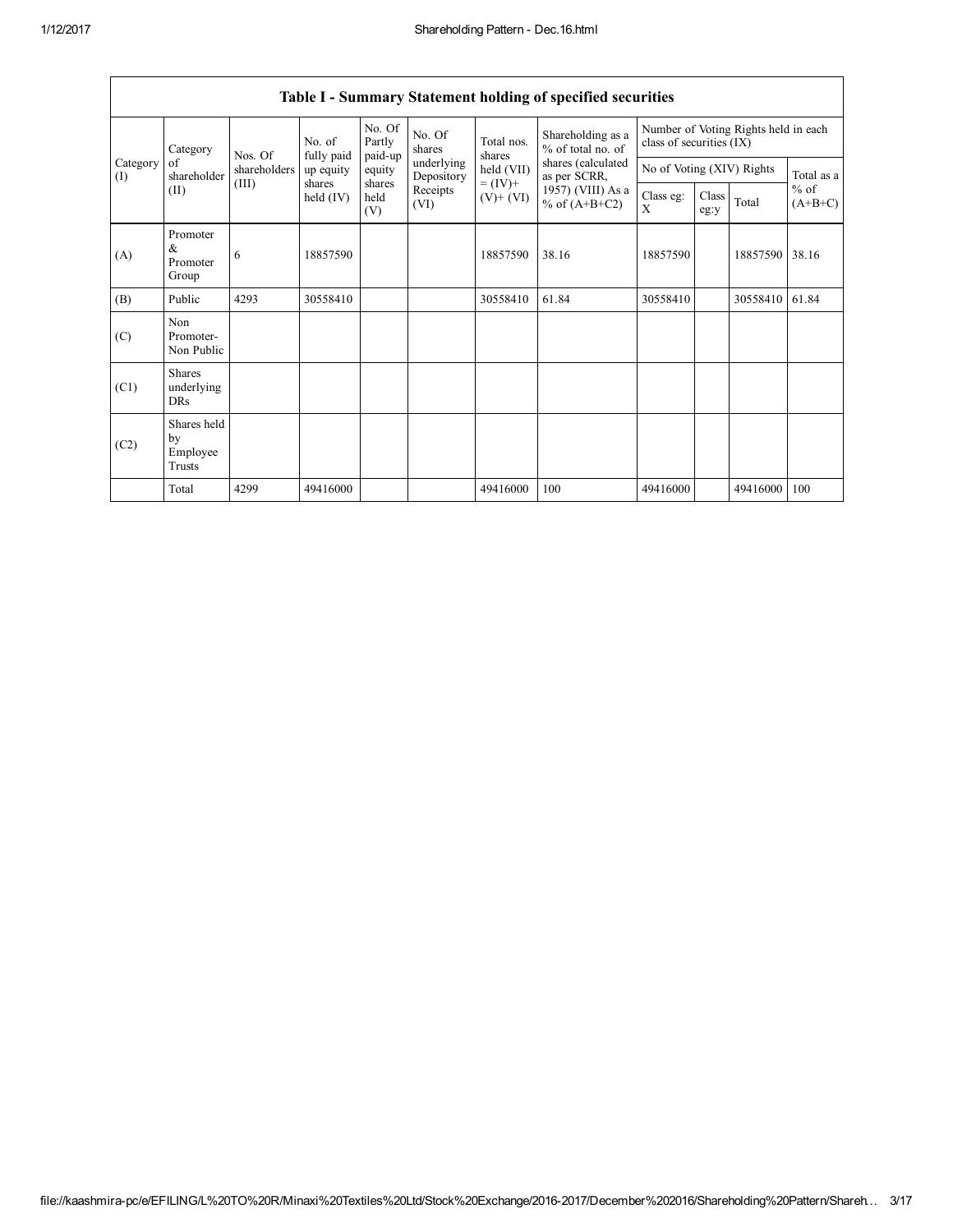٦

|                 | Table I - Summary Statement holding of specified securities |                                                                                                                                |                         |                                                                                                               |                                                                                                                                                                                 |                                        |                                                         |                                                                               |                                                  |                                       |  |
|-----------------|-------------------------------------------------------------|--------------------------------------------------------------------------------------------------------------------------------|-------------------------|---------------------------------------------------------------------------------------------------------------|---------------------------------------------------------------------------------------------------------------------------------------------------------------------------------|----------------------------------------|---------------------------------------------------------|-------------------------------------------------------------------------------|--------------------------------------------------|---------------------------------------|--|
| Category<br>(I) | Category<br>of<br>shareholder<br>(II)                       | No. Of<br>No. of<br><b>Shares</b><br><b>Shares</b><br>Underlying<br>Outstanding<br>convertible<br>securities<br>$(X_i)$<br>(X) | Underlying              | No. Of Shares<br>Underlying<br>Outstanding<br>convertible<br>securities and<br>No. Of<br>Warrants (Xi)<br>(a) | Shareholding, as a<br>% assuming full<br>conversion of<br>convertible securities<br>(as a percentage of<br>diluted share capital)<br>$(XI) = (VII)+(X) As a$<br>% of $(A+B+C2)$ | Number of<br>Locked in<br>shares (XII) |                                                         | Number of<br><b>Shares</b><br>pledged or<br>otherwise<br>encumbered<br>(XIII) |                                                  | Number of<br>equity shares<br>held in |  |
|                 |                                                             |                                                                                                                                | Outstanding<br>Warrants |                                                                                                               |                                                                                                                                                                                 | N <sub>o</sub><br>(a)                  | As a<br>$%$ of<br>total<br><b>Shares</b><br>held<br>(b) | No.<br>(a)                                                                    | As a<br>$%$ of<br>total<br>Shares<br>held<br>(b) | dematerialized<br>form $(XIV)$        |  |
| (A)             | Promoter &<br>Promoter<br>Group                             |                                                                                                                                |                         |                                                                                                               | 38.16                                                                                                                                                                           |                                        |                                                         |                                                                               |                                                  | 18835590                              |  |
| (B)             | Public                                                      |                                                                                                                                |                         |                                                                                                               | 61.84                                                                                                                                                                           |                                        |                                                         |                                                                               |                                                  | 28584811                              |  |
| (C)             | Non<br>Promoter-<br>Non Public                              |                                                                                                                                |                         |                                                                                                               |                                                                                                                                                                                 |                                        |                                                         |                                                                               |                                                  |                                       |  |
| (C1)            | <b>Shares</b><br>underlying<br><b>DRs</b>                   |                                                                                                                                |                         |                                                                                                               |                                                                                                                                                                                 |                                        |                                                         |                                                                               |                                                  |                                       |  |
| (C2)            | Shares held<br>by<br>Employee<br><b>Trusts</b>              |                                                                                                                                |                         |                                                                                                               |                                                                                                                                                                                 |                                        |                                                         |                                                                               |                                                  |                                       |  |
|                 | Total                                                       |                                                                                                                                |                         |                                                                                                               | 100                                                                                                                                                                             |                                        |                                                         |                                                                               |                                                  | 47420401                              |  |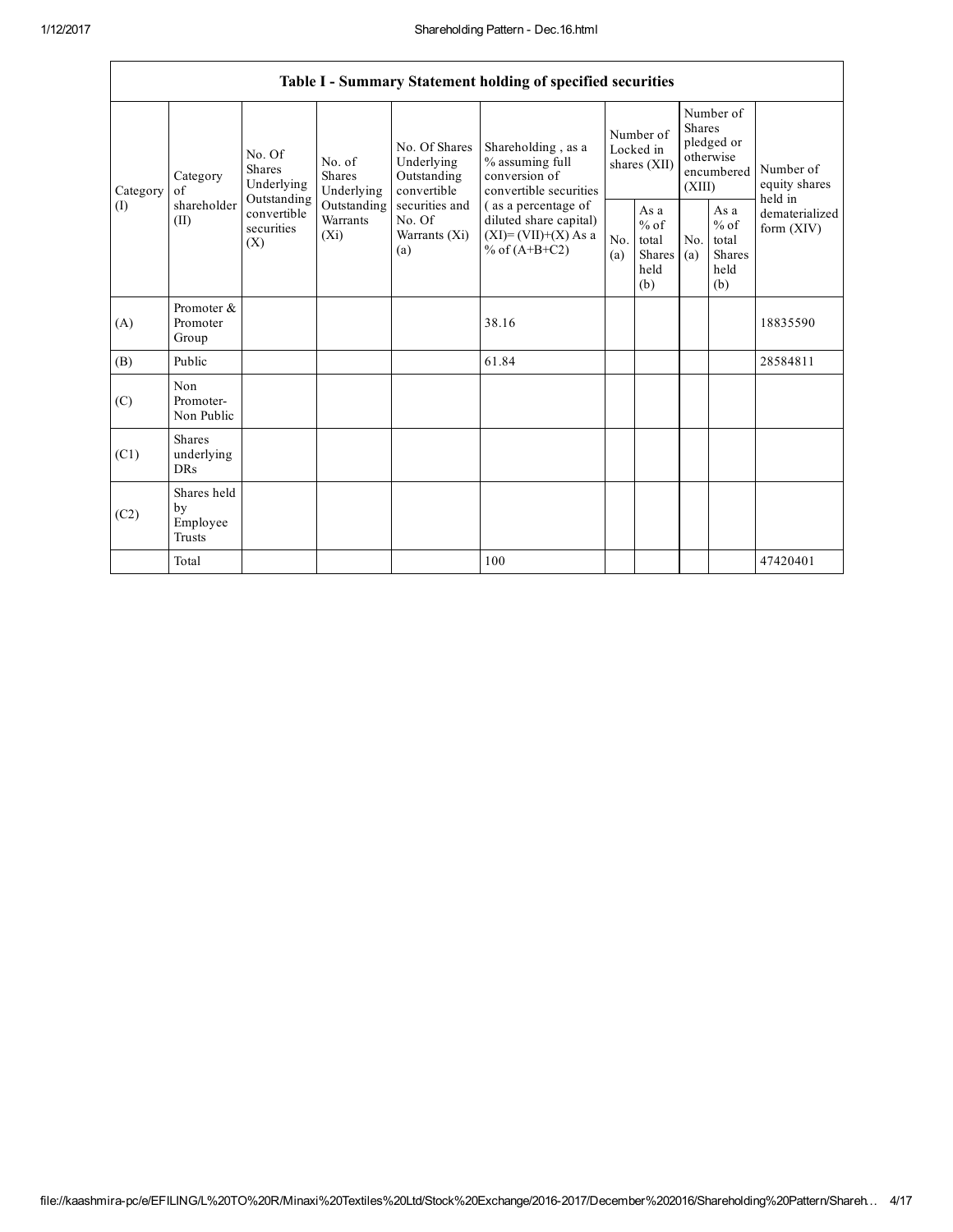|                                                                                                | Table II - Statement showing shareholding pattern of the Promoter and Promoter Group                                |                         |                                   |                                 |                                    |                                        |                                                  |                                                                  |               |          |                           |
|------------------------------------------------------------------------------------------------|---------------------------------------------------------------------------------------------------------------------|-------------------------|-----------------------------------|---------------------------------|------------------------------------|----------------------------------------|--------------------------------------------------|------------------------------------------------------------------|---------------|----------|---------------------------|
|                                                                                                |                                                                                                                     | Nos. Of<br>shareholders | No. of<br>fully paid<br>up equity | No.<br><b>Of</b>                | No. Of                             | Total nos.                             | Shareholding<br>as a % of<br>total no. of        | Number of Voting Rights held in each<br>class of securities (IX) |               |          |                           |
| Sr.                                                                                            | Category &<br>Name of the                                                                                           |                         |                                   | Partly<br>paid-<br>up           | shares<br>underlying<br>Depository | shares<br>held<br>$(VII) =$<br>$(IV)+$ | shares<br>(calculated<br>as per                  | No of Voting (XIV) Rights                                        |               |          | Total<br>as a $%$<br>of   |
|                                                                                                | Shareholders (I)                                                                                                    | (III)                   | shares held<br>(IV)               | equity<br>shares<br>held<br>(V) | Receipts<br>(VI)                   | $(V)$ +<br>(VI)                        | SCRR,<br>1957) (VIII)<br>As a % of<br>$(A+B+C2)$ | Class eg: X                                                      | Class<br>eg:y | Total    | Total<br>Voting<br>rights |
| $\mathbf{A}$                                                                                   | Table II - Statement showing shareholding pattern of the Promoter and Promoter Group                                |                         |                                   |                                 |                                    |                                        |                                                  |                                                                  |               |          |                           |
| (1)                                                                                            | Indian                                                                                                              |                         |                                   |                                 |                                    |                                        |                                                  |                                                                  |               |          |                           |
| (a)                                                                                            | Individuals/Hindu<br>undivided Family                                                                               | 6                       | 18857590                          |                                 |                                    | 18857590                               | 38.16                                            | 18857590                                                         |               | 18857590 | 38.16                     |
| Sub-Total<br>(A)(1)                                                                            |                                                                                                                     | 6                       | 18857590                          |                                 |                                    | 18857590                               | 38.16                                            | 18857590                                                         |               | 18857590 | 38.16                     |
| (2)                                                                                            | Foreign                                                                                                             |                         |                                   |                                 |                                    |                                        |                                                  |                                                                  |               |          |                           |
| Total<br>Shareholding<br>of Promoter<br>and<br>Promoter<br>Group $(A)=$<br>$(A)(1)+(A)$<br>(2) |                                                                                                                     | 6                       | 18857590                          |                                 |                                    | 18857590 38.16                         |                                                  | 18857590                                                         |               | 18857590 | 38.16                     |
| $\, {\bf B}$                                                                                   | Table III - Statement showing shareholding pattern of the Public shareholder                                        |                         |                                   |                                 |                                    |                                        |                                                  |                                                                  |               |          |                           |
| (1)                                                                                            | Institutions                                                                                                        |                         |                                   |                                 |                                    |                                        |                                                  |                                                                  |               |          |                           |
| (3)                                                                                            | Non-institutions                                                                                                    |                         |                                   |                                 |                                    |                                        |                                                  |                                                                  |               |          |                           |
| (a(i))                                                                                         | Individuals -<br>i.Individual<br>shareholders<br>holding nominal<br>share capital up<br>to Rs. 2 lakhs.             | 4107                    | 19156950                          |                                 |                                    | 19156950                               | 38.77                                            | 19156950                                                         |               | 19156950 | 38.77                     |
| (a(ii))                                                                                        | Individuals - ii.<br>Individual<br>shareholders<br>holding nominal<br>share capital in<br>excess of Rs. 2<br>lakhs. | 9                       | 8047329                           |                                 |                                    | 8047329                                | 16.28                                            | 8047329                                                          |               | 8047329  | 16.28                     |
| (e)                                                                                            | Any Other<br>(specify)                                                                                              | 177                     | 3354131                           |                                 |                                    | 3354131                                | 6.79                                             | 3354131                                                          |               | 3354131  | 6.79                      |
| Sub-Total<br>(B)(3)                                                                            |                                                                                                                     | 4293                    | 30558410                          |                                 |                                    | 30558410                               | 61.84                                            | 30558410                                                         |               | 30558410 | 61.84                     |
| <b>Total Public</b><br>Shareholding<br>$(B)=(B)(1)+$<br>$(B)(2)+(B)$<br>(3)                    |                                                                                                                     | 4293                    | 30558410                          |                                 |                                    | 30558410 61.84                         |                                                  | 30558410                                                         |               | 30558410 | 61.84                     |
| $\mathbf C$                                                                                    | Table IV - Statement showing shareholding pattern of the Non Promoter- Non Public shareholder                       |                         |                                   |                                 |                                    |                                        |                                                  |                                                                  |               |          |                           |
| Total (<br>$A+B+C2$ )                                                                          |                                                                                                                     | 4299                    | 49416000                          |                                 |                                    | 49416000                               | 100                                              | 49416000                                                         |               | 49416000 | 100                       |
| Total<br>$(A+B+C)$                                                                             |                                                                                                                     | 4299                    | 49416000                          |                                 |                                    | 49416000                               | 100                                              | 49416000                                                         |               | 49416000 | 100                       |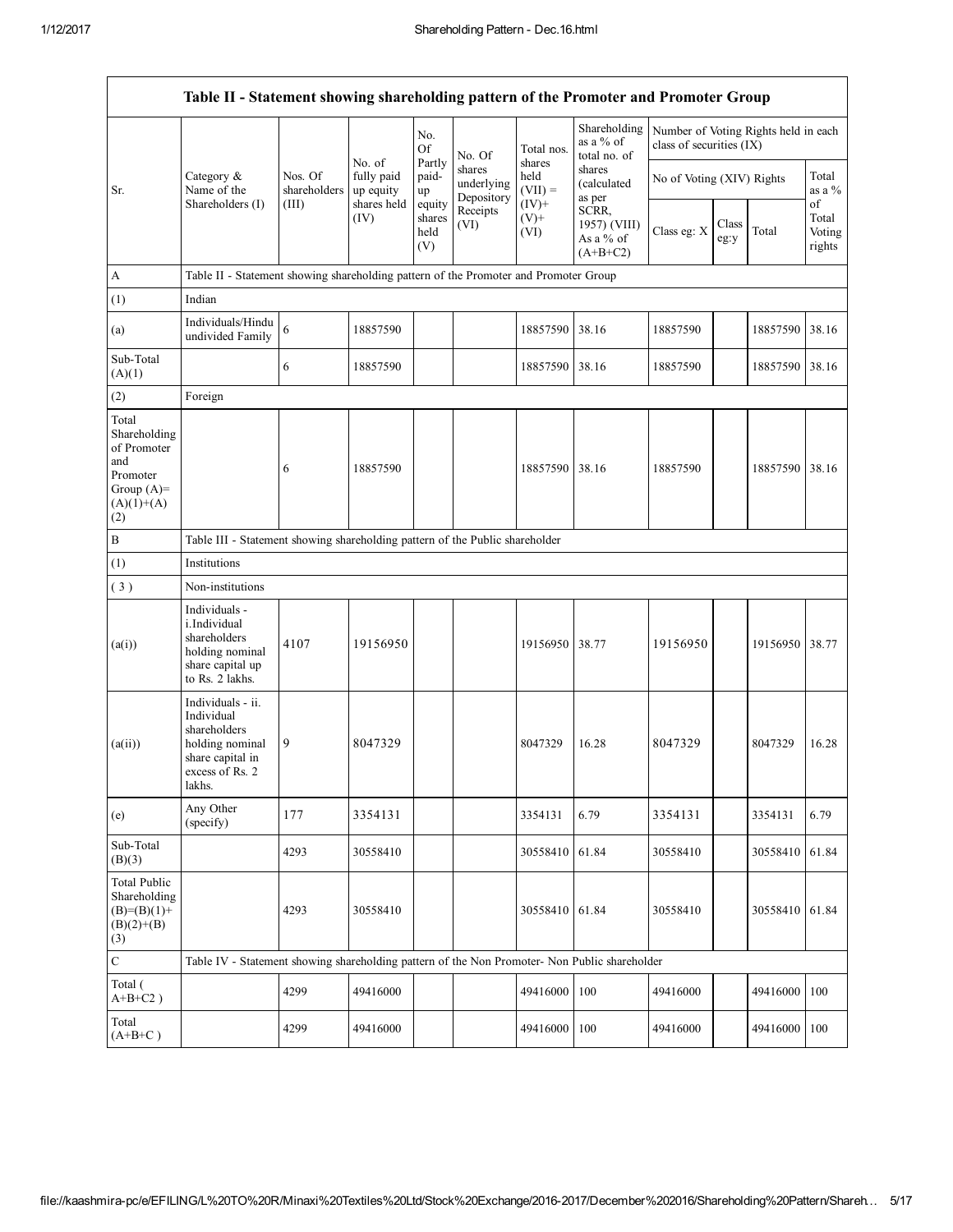|                                                                                         | Table II - Statement showing shareholding pattern of the Promoter and Promoter Group     |                                    |                                                             |                                                                                               |                                        |                                                  |                                                                               |                                                         |                                       |  |  |
|-----------------------------------------------------------------------------------------|------------------------------------------------------------------------------------------|------------------------------------|-------------------------------------------------------------|-----------------------------------------------------------------------------------------------|----------------------------------------|--------------------------------------------------|-------------------------------------------------------------------------------|---------------------------------------------------------|---------------------------------------|--|--|
| Sr.                                                                                     | No. Of<br><b>Shares</b><br>Underlying<br>Outstanding<br>convertible<br>securities<br>(X) | No. of<br>Shares<br>Underlying     | No. Of Shares<br>Underlying<br>Outstanding                  | Shareholding, as a %<br>assuming full conversion<br>of convertible securities (               | Number of<br>Locked in<br>shares (XII) |                                                  | Number of<br><b>Shares</b><br>pledged or<br>otherwise<br>encumbered<br>(XIII) |                                                         | Number of<br>equity shares<br>held in |  |  |
|                                                                                         |                                                                                          | Outstanding<br>Warrants<br>$(X_i)$ | convertible<br>securities and<br>No. Of Warrants<br>(Xi)(a) | as a percentage of diluted<br>share capital) $(XI) = (VII) +$<br>$(X)$ As a % of $(A+B+C2)$   |                                        | As a<br>$%$ of<br>total<br>Shares<br>held<br>(b) | No.<br>(a)                                                                    | As a<br>$%$ of<br>total<br><b>Shares</b><br>held<br>(b) | dematerialized<br>form (XIV)          |  |  |
| $\mathbf{A}$                                                                            |                                                                                          |                                    |                                                             | Table II - Statement showing shareholding pattern of the Promoter and Promoter Group          |                                        |                                                  |                                                                               |                                                         |                                       |  |  |
| (1)                                                                                     | Indian                                                                                   |                                    |                                                             |                                                                                               |                                        |                                                  |                                                                               |                                                         |                                       |  |  |
| (a)                                                                                     |                                                                                          |                                    |                                                             | 38.16                                                                                         |                                        |                                                  |                                                                               |                                                         | 18835590                              |  |  |
| Sub-Total (A)<br>(1)                                                                    |                                                                                          |                                    |                                                             | 38.16                                                                                         |                                        |                                                  |                                                                               |                                                         | 18835590                              |  |  |
| (2)                                                                                     | Foreign                                                                                  |                                    |                                                             |                                                                                               |                                        |                                                  |                                                                               |                                                         |                                       |  |  |
| Total<br>Shareholding<br>of Promoter<br>and Promoter<br>Group $(A)=$<br>$(A)(1)+(A)(2)$ |                                                                                          |                                    |                                                             | 38.16                                                                                         |                                        |                                                  |                                                                               |                                                         | 18835590                              |  |  |
| $\, {\bf B}$                                                                            |                                                                                          |                                    |                                                             | Table III - Statement showing shareholding pattern of the Public shareholder                  |                                        |                                                  |                                                                               |                                                         |                                       |  |  |
| (1)                                                                                     | Institutions                                                                             |                                    |                                                             |                                                                                               |                                        |                                                  |                                                                               |                                                         |                                       |  |  |
| (3)                                                                                     | Non-institutions                                                                         |                                    |                                                             |                                                                                               |                                        |                                                  |                                                                               |                                                         |                                       |  |  |
| (a(i))                                                                                  |                                                                                          |                                    |                                                             | 38.77                                                                                         |                                        |                                                  |                                                                               |                                                         | 17208351                              |  |  |
| (a(ii))                                                                                 |                                                                                          |                                    |                                                             | 16.28                                                                                         |                                        |                                                  |                                                                               |                                                         | 8047329                               |  |  |
| (e)                                                                                     |                                                                                          |                                    |                                                             | 6.79                                                                                          |                                        |                                                  |                                                                               |                                                         | 3329131                               |  |  |
| Sub-Total (B)<br>(3)                                                                    |                                                                                          |                                    |                                                             | 61.84                                                                                         |                                        |                                                  |                                                                               |                                                         | 28584811                              |  |  |
| <b>Total Public</b><br>Shareholding<br>$(B)=(B)(1)+$<br>$(B)(2)+(B)(3)$                 |                                                                                          |                                    |                                                             | 61.84                                                                                         |                                        |                                                  |                                                                               |                                                         | 28584811                              |  |  |
| $\mathbf C$                                                                             |                                                                                          |                                    |                                                             | Table IV - Statement showing shareholding pattern of the Non Promoter- Non Public shareholder |                                        |                                                  |                                                                               |                                                         |                                       |  |  |
| Total (<br>$A+B+C2$ )                                                                   |                                                                                          |                                    |                                                             | 100                                                                                           |                                        |                                                  |                                                                               |                                                         | 47420401                              |  |  |
| Total (A+B+C                                                                            |                                                                                          |                                    |                                                             | 100                                                                                           |                                        |                                                  |                                                                               |                                                         | 47420401                              |  |  |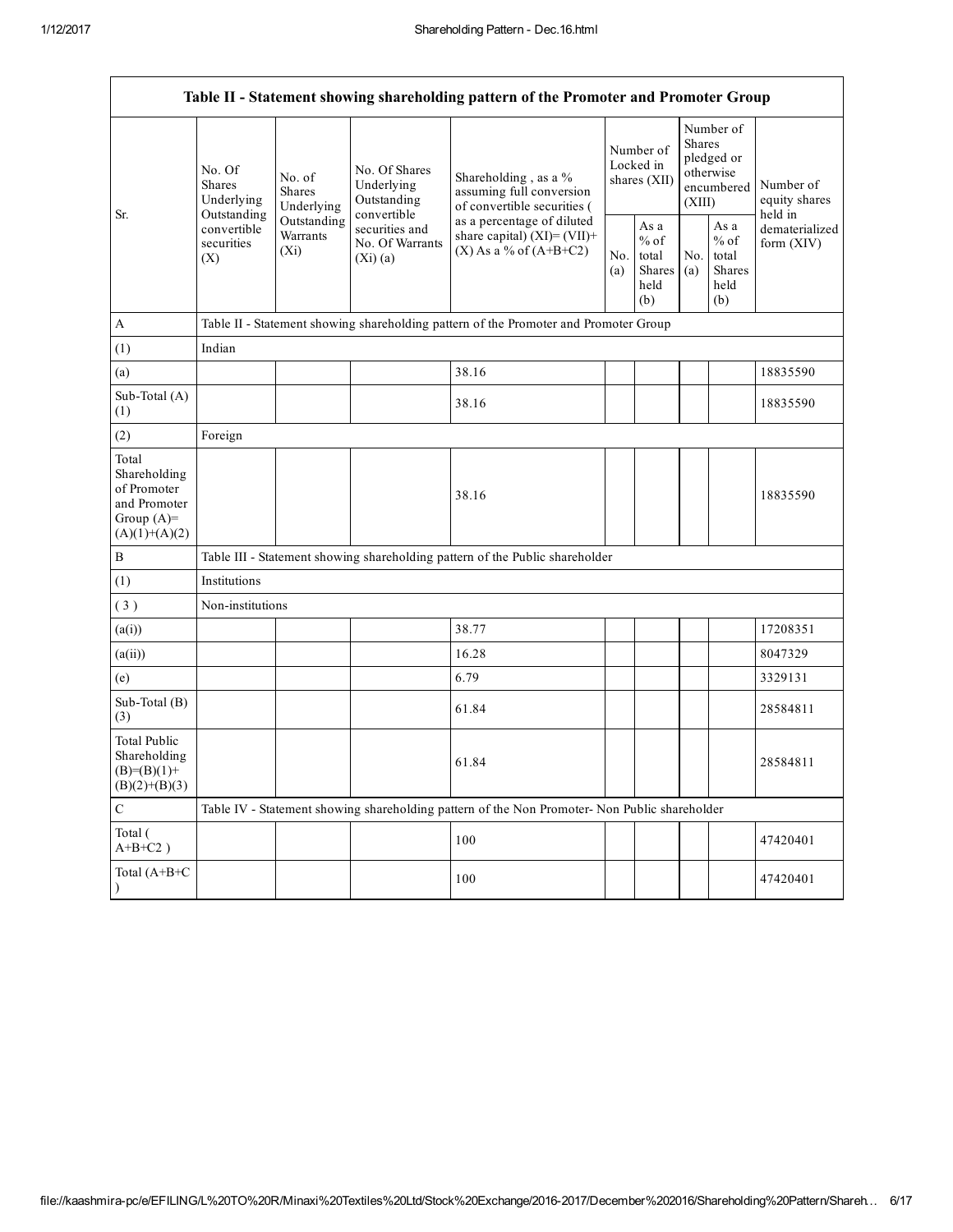| Individuals/Hindu undivided Family                                                                                                                                                       |                               |                                                         |                                 |                               |                            |                            |  |  |  |  |  |
|------------------------------------------------------------------------------------------------------------------------------------------------------------------------------------------|-------------------------------|---------------------------------------------------------|---------------------------------|-------------------------------|----------------------------|----------------------------|--|--|--|--|--|
| Searial No.                                                                                                                                                                              | $\mathbf{1}$                  | $\overline{c}$                                          | 3                               | $\overline{4}$                | 5                          | 6                          |  |  |  |  |  |
| Name of the<br>Shareholders (I)                                                                                                                                                          | Bharathhai<br>Prabhudas Patel | Dineshkumar<br>Purusottamdas Patel                      | Kiritkumar<br>Shambhubhai Patel | Nirmal<br>Bharatbhai<br>Patel | Kanubhai<br>Somabhai Patel | Sujal<br>Kanubhai<br>Patel |  |  |  |  |  |
| PAN (II)                                                                                                                                                                                 | ABIPP7786M                    | ACEPP2392N                                              | ACEPP2391R                      | ARWPP5122H                    | AGWPP5449A                 | AGWPP5454F                 |  |  |  |  |  |
| No. of fully paid<br>up equity shares<br>$held$ (IV)                                                                                                                                     | 8977834                       | 4460060                                                 | 4162975                         | 839438                        | 321702                     | 95581                      |  |  |  |  |  |
| No. Of Partly<br>paid-up equity<br>shares held (V)                                                                                                                                       |                               |                                                         |                                 |                               |                            |                            |  |  |  |  |  |
| No. Of shares<br>underlying<br>Depository<br>Receipts (VI)                                                                                                                               |                               |                                                         |                                 |                               |                            |                            |  |  |  |  |  |
| Total nos. shares<br>held $(VII) = (IV) +$<br>$(V)+(VI)$                                                                                                                                 | 8977834                       | 4460060                                                 | 4162975                         | 839438                        | 321702                     | 95581                      |  |  |  |  |  |
| Shareholding as a<br>% of total no. of<br>shares (calculated<br>as per SCRR,<br>1957) (VIII) As a<br>% of $(A+B+C2)$                                                                     | 18.17                         | 9.03                                                    | 8.42                            | 1.7                           | 0.65                       | 0.19                       |  |  |  |  |  |
| Number of Voting Rights held in each class of securities (IX)                                                                                                                            |                               |                                                         |                                 |                               |                            |                            |  |  |  |  |  |
| Class eg: $X$                                                                                                                                                                            | 8977834                       | 4460060                                                 | 4162975                         | 839438                        | 321702                     | 95581                      |  |  |  |  |  |
| Class eg:y                                                                                                                                                                               |                               |                                                         |                                 |                               |                            |                            |  |  |  |  |  |
| Total                                                                                                                                                                                    | 8977834                       | 4460060                                                 | 4162975                         | 839438                        | 321702                     | 95581                      |  |  |  |  |  |
| Total as a % of<br>Total Voting rights                                                                                                                                                   | 18.17                         | 9.03                                                    | 8.42                            | 1.7                           | 0.65                       | 0.19                       |  |  |  |  |  |
| No. Of Shares<br>Underlying<br>Outstanding<br>convertible<br>securities $(X)$                                                                                                            |                               |                                                         |                                 |                               |                            |                            |  |  |  |  |  |
| No. of Shares<br>Underlying<br>Outstanding<br>Warrants (Xi)                                                                                                                              |                               |                                                         |                                 |                               |                            |                            |  |  |  |  |  |
| No. Of Shares<br>Underlying<br>Outstanding<br>convertible<br>securities and No.<br>Of Warrants (Xi)<br>(a)                                                                               |                               |                                                         |                                 |                               |                            |                            |  |  |  |  |  |
| Shareholding, as a<br>% assuming full<br>conversion of<br>convertible<br>securities (as a<br>percentage of<br>diluted share<br>capital) (XI)=<br>$(VII)+(Xi)(a)$ As a<br>% of $(A+B+C2)$ | 18.17                         | 9.03                                                    | 8.42                            | 1.7                           | 0.65                       | 0.19                       |  |  |  |  |  |
| Number of Locked in shares (XII)                                                                                                                                                         |                               |                                                         |                                 |                               |                            |                            |  |  |  |  |  |
| No. $(a)$                                                                                                                                                                                |                               |                                                         |                                 |                               |                            |                            |  |  |  |  |  |
| As a % of total<br>Shares held (b)                                                                                                                                                       |                               |                                                         |                                 |                               |                            |                            |  |  |  |  |  |
|                                                                                                                                                                                          |                               | Number of Shares pledged or otherwise encumbered (XIII) |                                 |                               |                            |                            |  |  |  |  |  |
| No. $(a)$                                                                                                                                                                                |                               |                                                         |                                 |                               |                            |                            |  |  |  |  |  |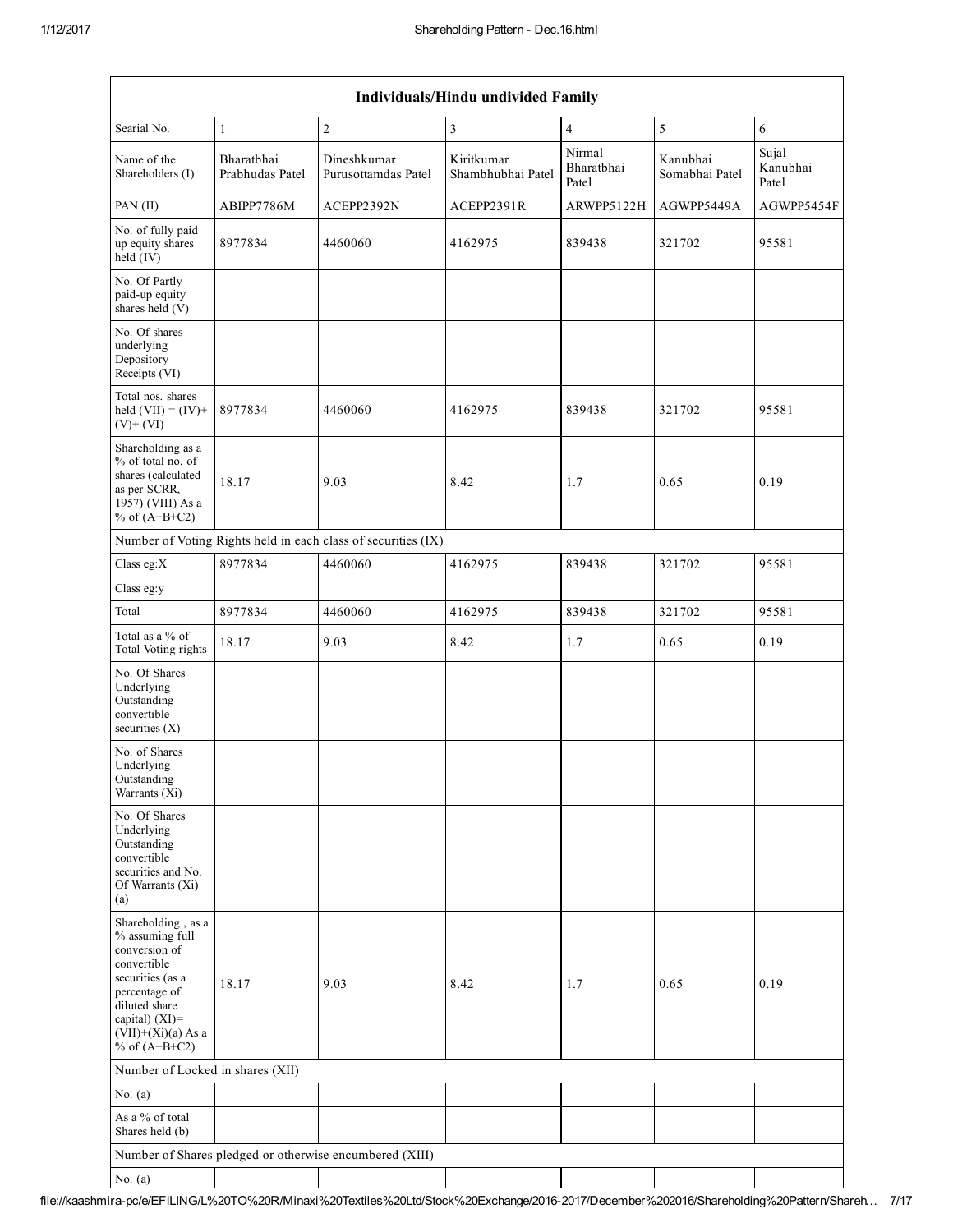## 1/12/2017 Shareholding Pattern Dec.16.html

| As a % of total<br>Shares held (b)                                   |         |         |         |        |        |       |  |  |  |  |
|----------------------------------------------------------------------|---------|---------|---------|--------|--------|-------|--|--|--|--|
| Number of equity<br>shares held in<br>dematerialized<br>form $(XIV)$ | 8977834 | 4458060 | 4159975 | 839438 | 321702 | 78581 |  |  |  |  |
| Reason for not providing PAN                                         |         |         |         |        |        |       |  |  |  |  |
| Reason for not<br>providing PAN                                      |         |         |         |        |        |       |  |  |  |  |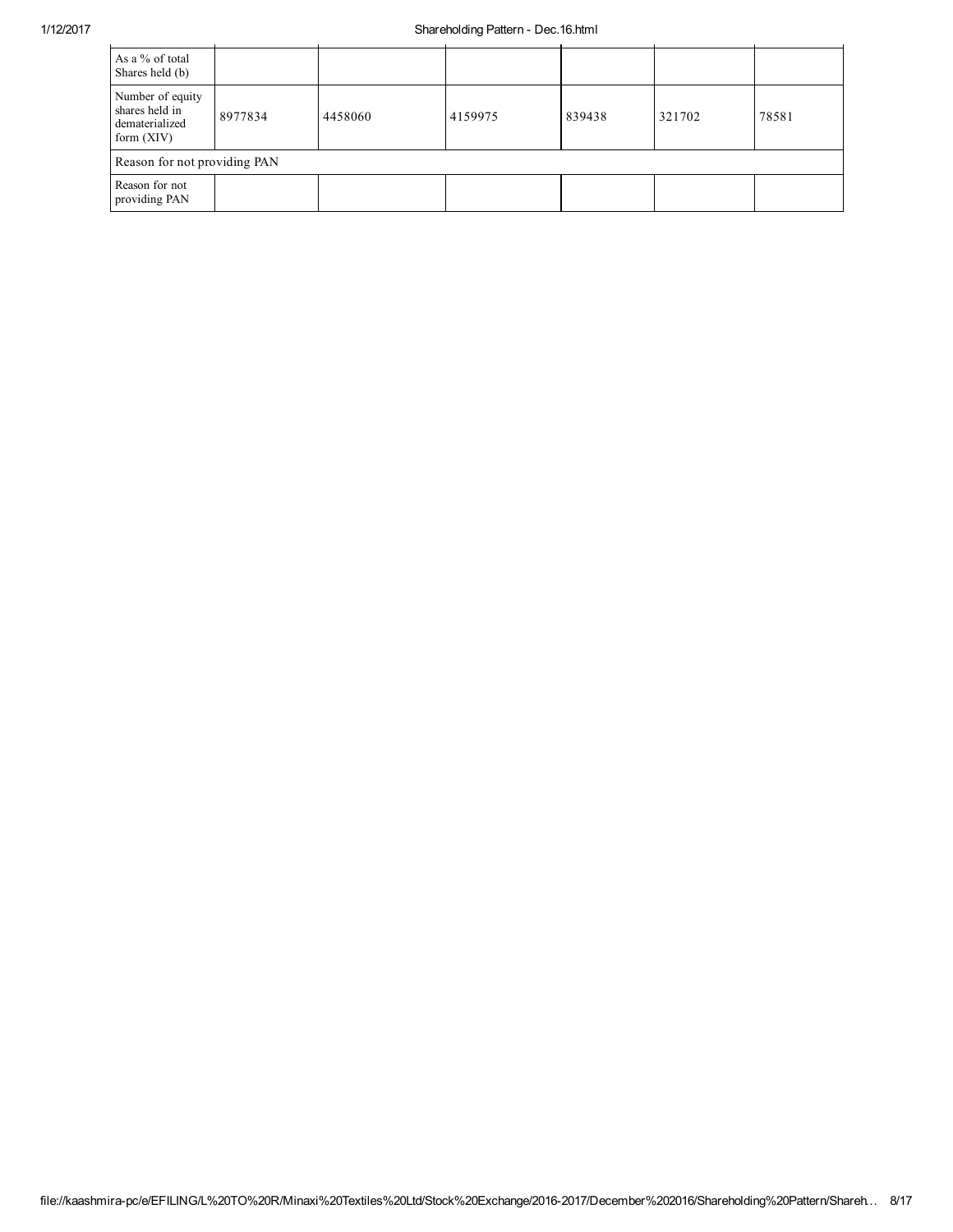|                                                                                                                                                                                          | Individuals/Hindu undivided Family                            |  |  |  |  |  |  |  |  |
|------------------------------------------------------------------------------------------------------------------------------------------------------------------------------------------|---------------------------------------------------------------|--|--|--|--|--|--|--|--|
| Searial No.                                                                                                                                                                              |                                                               |  |  |  |  |  |  |  |  |
| Name of the<br>Shareholders (I)                                                                                                                                                          | Click here to go back                                         |  |  |  |  |  |  |  |  |
| PAN(II)                                                                                                                                                                                  | Total                                                         |  |  |  |  |  |  |  |  |
| No. of fully paid<br>up equity shares<br>held $(V)$                                                                                                                                      | 18857590                                                      |  |  |  |  |  |  |  |  |
| No. Of Partly<br>paid-up equity<br>shares held (V)                                                                                                                                       |                                                               |  |  |  |  |  |  |  |  |
| No. Of shares<br>underlying<br>Depository<br>Receipts (VI)                                                                                                                               |                                                               |  |  |  |  |  |  |  |  |
| Total nos. shares<br>held $(VII) = (IV) +$<br>$(V)$ + $(VI)$                                                                                                                             | 18857590                                                      |  |  |  |  |  |  |  |  |
| Shareholding as a<br>% of total no. of<br>shares (calculated<br>as per SCRR,<br>1957) (VIII) As a<br>% of $(A+B+C2)$                                                                     | 38.16                                                         |  |  |  |  |  |  |  |  |
|                                                                                                                                                                                          | Number of Voting Rights held in each class of securities (IX) |  |  |  |  |  |  |  |  |
| Class eg: $X$                                                                                                                                                                            | 18857590                                                      |  |  |  |  |  |  |  |  |
| Class eg:y                                                                                                                                                                               |                                                               |  |  |  |  |  |  |  |  |
| Total                                                                                                                                                                                    | 18857590                                                      |  |  |  |  |  |  |  |  |
| Total as a % of<br>Total Voting rights                                                                                                                                                   | 38.16                                                         |  |  |  |  |  |  |  |  |
| No. Of Shares<br>Underlying<br>Outstanding<br>convertible<br>securities $(X)$                                                                                                            |                                                               |  |  |  |  |  |  |  |  |
| No. of Shares<br>Underlying<br>Outstanding<br>Warrants (X1)                                                                                                                              |                                                               |  |  |  |  |  |  |  |  |
| No. Of Shares<br>Underlying<br>Outstanding<br>convertible<br>securities and No.<br>Of Warrants (Xi)<br>(a)                                                                               |                                                               |  |  |  |  |  |  |  |  |
| Shareholding, as a<br>% assuming full<br>conversion of<br>convertible<br>securities (as a<br>percentage of<br>diluted share<br>capital) (XI)=<br>$(VII)+(Xi)(a)$ As a<br>% of $(A+B+C2)$ | 38.16                                                         |  |  |  |  |  |  |  |  |
| Number of Locked in shares (XII)                                                                                                                                                         |                                                               |  |  |  |  |  |  |  |  |
| No. $(a)$                                                                                                                                                                                |                                                               |  |  |  |  |  |  |  |  |
| As a % of total<br>Shares held (b)                                                                                                                                                       |                                                               |  |  |  |  |  |  |  |  |
|                                                                                                                                                                                          | Number of Shares pledged or otherwise encumbered (XIII)       |  |  |  |  |  |  |  |  |
| No. $(a)$                                                                                                                                                                                |                                                               |  |  |  |  |  |  |  |  |
|                                                                                                                                                                                          |                                                               |  |  |  |  |  |  |  |  |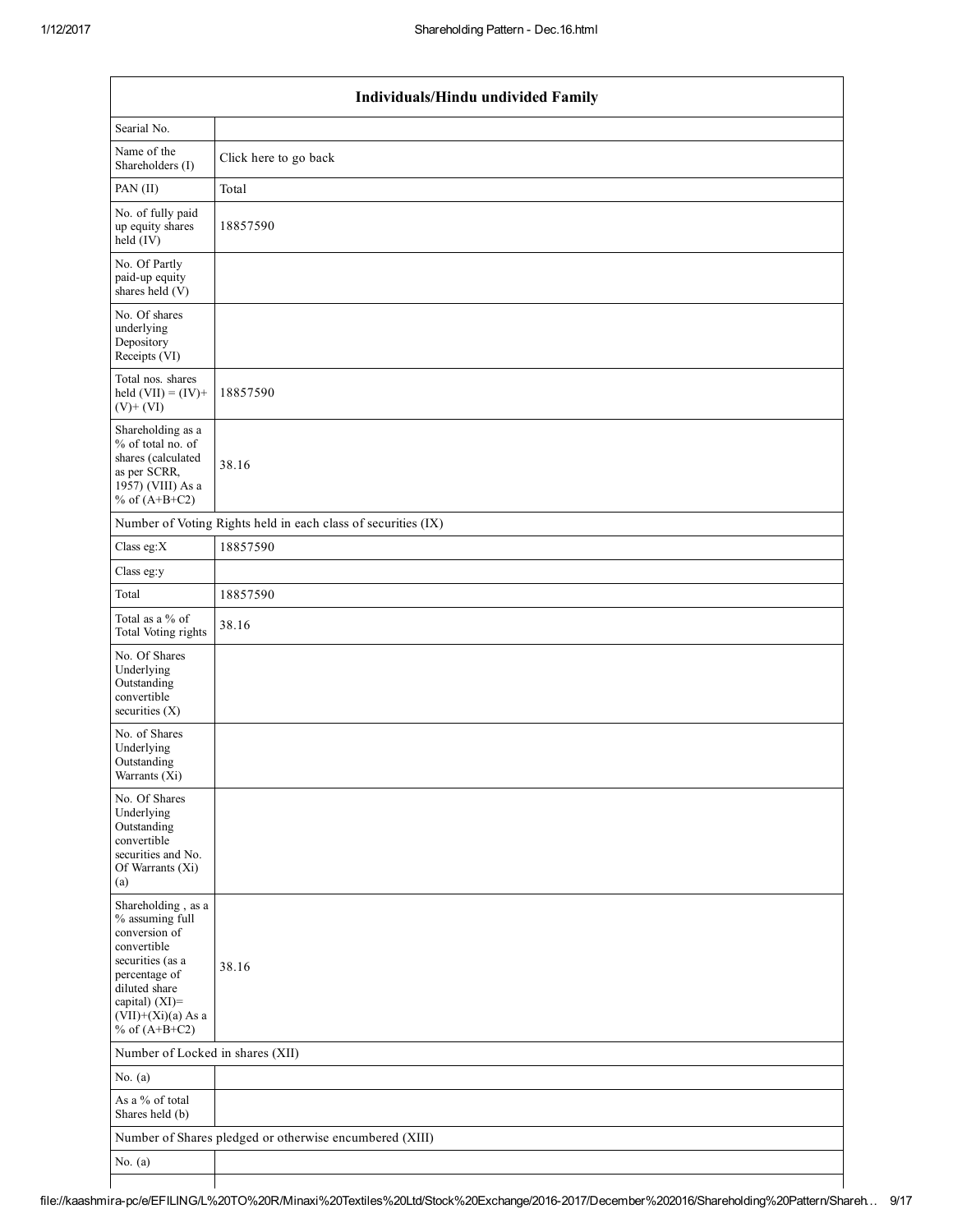| As a % of total<br>Shares held (b)                                   |          |  |  |  |  |
|----------------------------------------------------------------------|----------|--|--|--|--|
| Number of equity<br>shares held in<br>dematerialized<br>form $(XIV)$ | 18835590 |  |  |  |  |
| Reason for not providing PAN                                         |          |  |  |  |  |
| Reason for not<br>providing PAN                                      |          |  |  |  |  |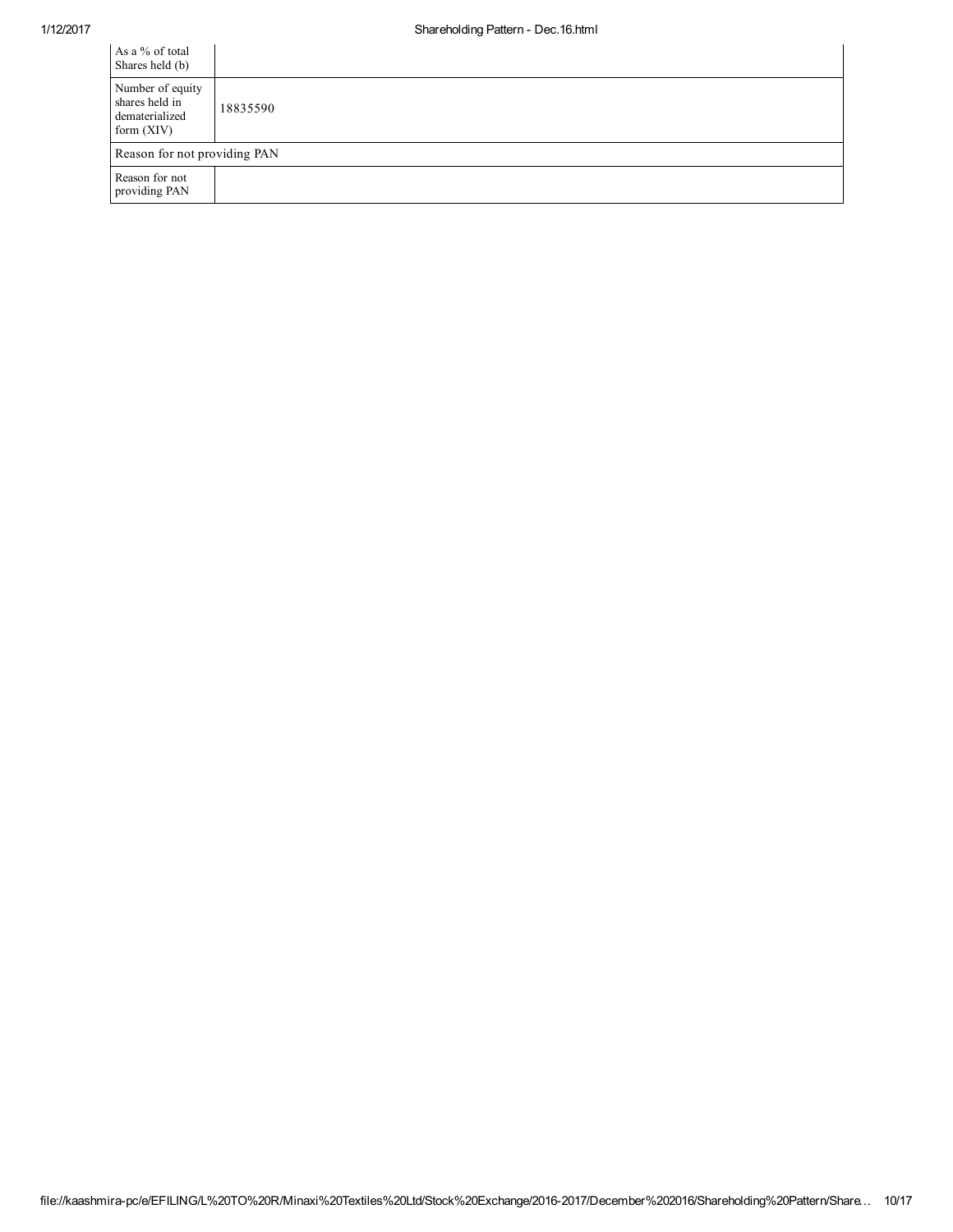|                                                                                                                                                                                      |                                                               |                                  | Individuals - ii. Individual shareholders holding nominal share capital in excess of Rs. 2 lakhs. |                           |                   |                             |
|--------------------------------------------------------------------------------------------------------------------------------------------------------------------------------------|---------------------------------------------------------------|----------------------------------|---------------------------------------------------------------------------------------------------|---------------------------|-------------------|-----------------------------|
| Searial No.                                                                                                                                                                          | $\mathbf{1}$                                                  | $\sqrt{2}$                       | 3                                                                                                 | $\overline{4}$            | 5                 |                             |
| Name of the<br>Shareholders (I)                                                                                                                                                      | Kalpanaben<br>Nayankumar Shah                                 | Mukesh<br>Purshottamdas<br>Patel | Sarojdevi<br>Satyanarayan Kabra                                                                   | Shah Kenul<br>Hemantkumar | Suman S<br>Asrani | Click here<br>to go<br>back |
| PAN (II)                                                                                                                                                                             | AHZPS1132K                                                    | ACJPP1373J                       | ABHPK6018L                                                                                        | EEFPS9765R                | AAMPA4484G        | Total                       |
| No. of fully paid<br>up equity shares<br>held (IV)                                                                                                                                   | 1038836                                                       | 4137878                          | 523190                                                                                            | 535738                    | 743250            | 6978892                     |
| No. Of Partly<br>paid-up equity<br>shares held (V)                                                                                                                                   |                                                               |                                  |                                                                                                   |                           |                   |                             |
| No. Of shares<br>underlying<br>Depository<br>Receipts (VI)                                                                                                                           |                                                               |                                  |                                                                                                   |                           |                   |                             |
| Total nos. shares<br>held $(VII) = (IV) +$<br>$(V)+(VI)$                                                                                                                             | 1038836                                                       | 4137878                          | 523190                                                                                            | 535738                    | 743250            | 6978892                     |
| Shareholding as a<br>% of total no. of<br>shares (calculated<br>as per SCRR,<br>1957) (VIII) As a<br>% of $(A+B+C2)$                                                                 | 2.1                                                           | 8.37                             | 1.06                                                                                              | 1.08                      | 1.5               | 14.12                       |
|                                                                                                                                                                                      | Number of Voting Rights held in each class of securities (IX) |                                  |                                                                                                   |                           |                   |                             |
| Class eg: X                                                                                                                                                                          | 1038836                                                       | 4137878                          | 523190                                                                                            | 535738                    | 743250            | 6978892                     |
| Class eg:y                                                                                                                                                                           |                                                               |                                  |                                                                                                   |                           |                   |                             |
| Total                                                                                                                                                                                | 1038836                                                       | 4137878                          | 523190                                                                                            | 535738                    | 743250            | 6978892                     |
| Total as a % of<br>Total Voting rights                                                                                                                                               | 2.1                                                           | 8.37                             | 1.06                                                                                              | 1.08                      | 1.5               | 14.12                       |
| No. Of Shares<br>Underlying<br>Outstanding<br>convertible<br>securities $(X)$                                                                                                        |                                                               |                                  |                                                                                                   |                           |                   |                             |
| No. of Shares<br>Underlying<br>Outstanding<br>Warrants (Xi)                                                                                                                          |                                                               |                                  |                                                                                                   |                           |                   |                             |
| No. Of Shares<br>Underlying<br>Outstanding<br>convertible<br>securities and No.<br>Of Warrants (Xi)<br>(a)                                                                           |                                                               |                                  |                                                                                                   |                           |                   |                             |
| Shareholding, as a<br>% assuming full<br>conversion of<br>convertible<br>securities (as a<br>percentage of<br>diluted share<br>capital) (XI)=<br>$(VII)+(X)$ As a %<br>of $(A+B+C2)$ | 2.1                                                           | 8.37                             | 1.06                                                                                              | 1.08                      | 1.5               | 14.12                       |
| Number of Locked in shares (XII)                                                                                                                                                     |                                                               |                                  |                                                                                                   |                           |                   |                             |
| No. $(a)$                                                                                                                                                                            |                                                               |                                  |                                                                                                   |                           |                   |                             |
| As a % of total<br>Shares held (b)                                                                                                                                                   |                                                               |                                  |                                                                                                   |                           |                   |                             |
| Number of equity<br>shares held in                                                                                                                                                   | 1038836                                                       | 4137878                          | 523190                                                                                            | 535738                    | 743250            | 6978892                     |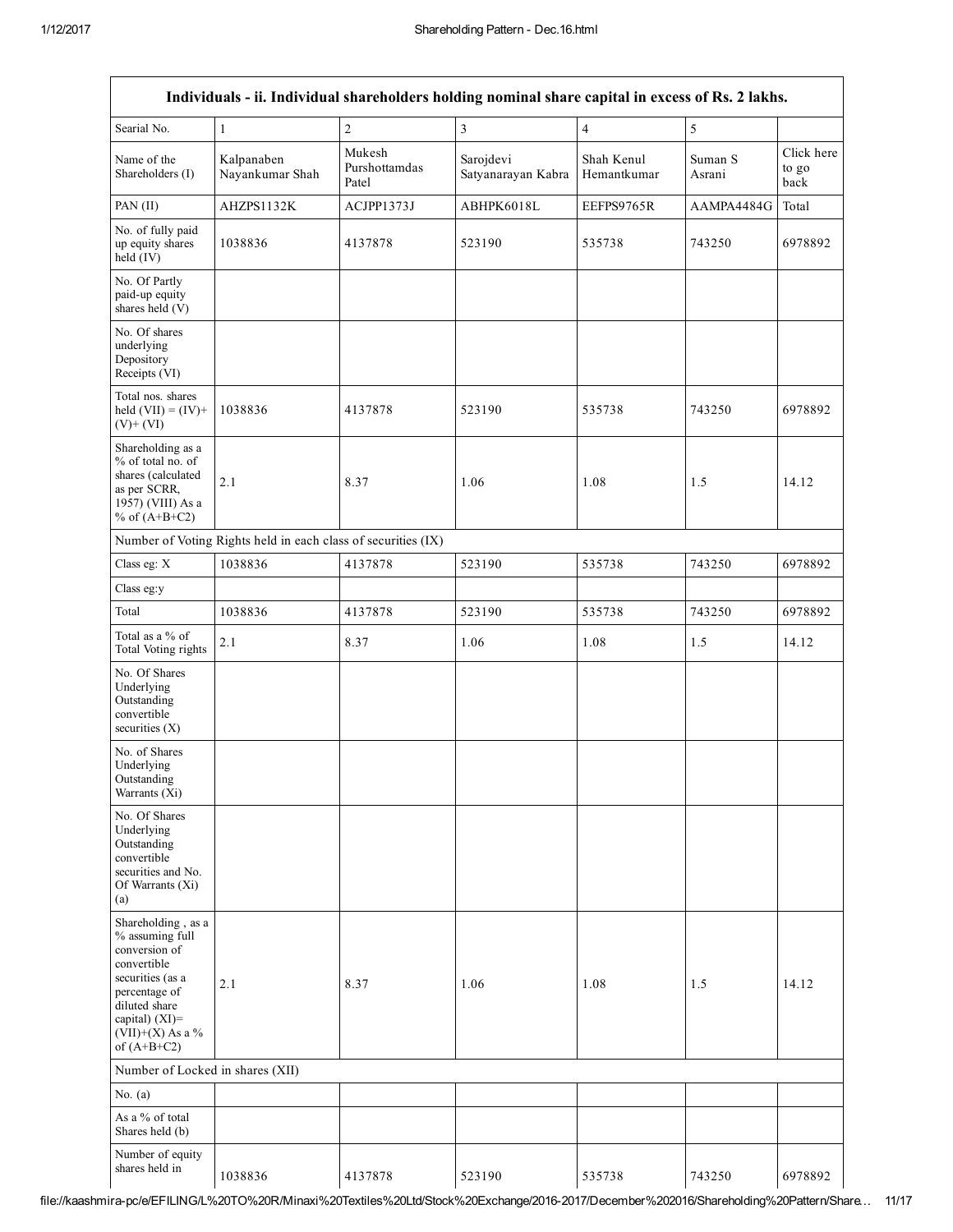| dematerialized<br>form $(XIV)$  |  |  |  |
|---------------------------------|--|--|--|
| Reason for not providing PAN    |  |  |  |
| Reason for not<br>providing PAN |  |  |  |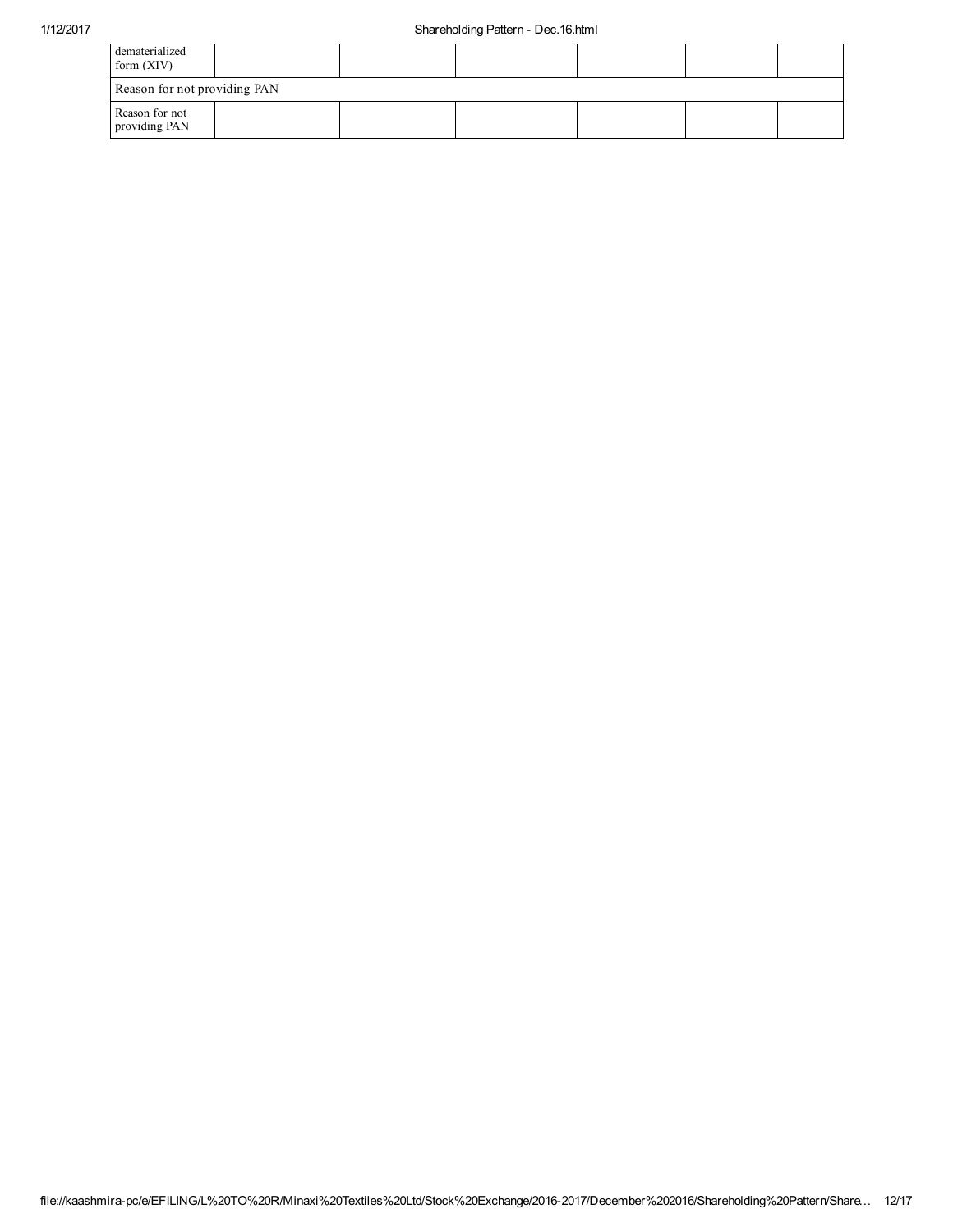| Any Other (specify)                                                                                                                                                                  |                                                               |                         |                 |                     |                            |                                                             |                                           |
|--------------------------------------------------------------------------------------------------------------------------------------------------------------------------------------|---------------------------------------------------------------|-------------------------|-----------------|---------------------|----------------------------|-------------------------------------------------------------|-------------------------------------------|
| Searial No.                                                                                                                                                                          | $\mathbf{1}$                                                  | $\sqrt{2}$              | $\overline{3}$  | $\overline{4}$      | 5                          | 6                                                           | $\tau$                                    |
| Category                                                                                                                                                                             | <b>HUF</b>                                                    | $NRI-$<br>Non-<br>Repat | $NRI-$<br>Repat | Clearing<br>Members | <b>Bodies</b><br>Corporate | <b>Bodies Corporate</b>                                     | <b>Bodies Corporate</b>                   |
| Category / More<br>than 1 percentage                                                                                                                                                 | Category                                                      | Category                | Category        | Category            | Category                   | More than 1 percentage of<br>shareholding                   | More than 1 percentage<br>of shareholding |
| Name of the<br>Shareholders (I)                                                                                                                                                      |                                                               |                         |                 |                     |                            | <b>MP PATEL</b><br><b>INFRASTRUCTURES PVT</b><br><b>LTD</b> | C D INTEGRATED<br><b>SERVICES LIMITED</b> |
| PAN (II)                                                                                                                                                                             |                                                               |                         |                 |                     |                            | AAGCM2205G                                                  | AABCC2483R                                |
| No. of the<br>Shareholders (I)                                                                                                                                                       | 82                                                            | 3                       | 14              | 22                  | 56                         | $\mathbf{1}$                                                | 1                                         |
| No. of fully paid<br>up equity shares<br>$held$ (IV)                                                                                                                                 | 749428                                                        | 114150                  | 118386          | 139278              | 2232889                    | 1127830                                                     | 514059                                    |
| No. Of Partly<br>paid-up equity<br>shares held (V)                                                                                                                                   |                                                               |                         |                 |                     |                            |                                                             |                                           |
| No. Of shares<br>underlying<br>Depository<br>Receipts (VI)                                                                                                                           |                                                               |                         |                 |                     |                            |                                                             |                                           |
| Total nos. shares<br>held $(VII) = (IV) +$<br>$(V)+(VI)$                                                                                                                             | 749428                                                        | 114150                  | 118386          | 139278              | 2232889                    | 1127830                                                     | 514059                                    |
| Shareholding as a<br>% of total no. of<br>shares (calculated<br>as per SCRR,<br>1957) (VIII) As a<br>% of $(A+B+C2)$                                                                 | 1.52                                                          | 0.23                    | 0.24            | 0.28                | 4.52                       | 2.28                                                        | 1.04                                      |
|                                                                                                                                                                                      | Number of Voting Rights held in each class of securities (IX) |                         |                 |                     |                            |                                                             |                                           |
| Class eg: X                                                                                                                                                                          | 749428                                                        | 114150                  | 118386          | 139278              | 2232889                    | 1127830                                                     | 514059                                    |
| Class eg:y                                                                                                                                                                           |                                                               |                         |                 |                     |                            |                                                             |                                           |
| Total                                                                                                                                                                                | 749428                                                        | 114150                  | 118386          | 139278              | 2232889                    | 1127830                                                     | 514059                                    |
| Total as a % of<br>Total Voting rights                                                                                                                                               | 1.52                                                          | 0.23                    | 0.24            | 0.28                | 4.52                       | 2.28                                                        | 1.04                                      |
| No. Of Shares<br>Underlying<br>Outstanding<br>convertible<br>securities $(X)$                                                                                                        |                                                               |                         |                 |                     |                            |                                                             |                                           |
| No. of Shares<br>Underlying<br>Outstanding<br>Warrants $(X_i)$                                                                                                                       |                                                               |                         |                 |                     |                            |                                                             |                                           |
| No. Of Shares<br>Underlying<br>Outstanding<br>convertible<br>securities and No.<br>Of Warrants (Xi)<br>(a)                                                                           |                                                               |                         |                 |                     |                            |                                                             |                                           |
| Shareholding, as a<br>% assuming full<br>conversion of<br>convertible<br>securities (as a<br>percentage of<br>diluted share<br>capital) (XI)=<br>$(VII)+(X)$ As a %<br>of $(A+B+C2)$ | 1.52                                                          | 0.23                    | 0.24            | 0.28                | 4.52                       | 2.28                                                        | 1.04                                      |

file://kaashmirapc/e/EFILING/L%20TO%20R/Minaxi%20Textiles%20Ltd/Stock%20Exchange/20162017/December%202016/Shareholding%20Pattern/Share… 13/17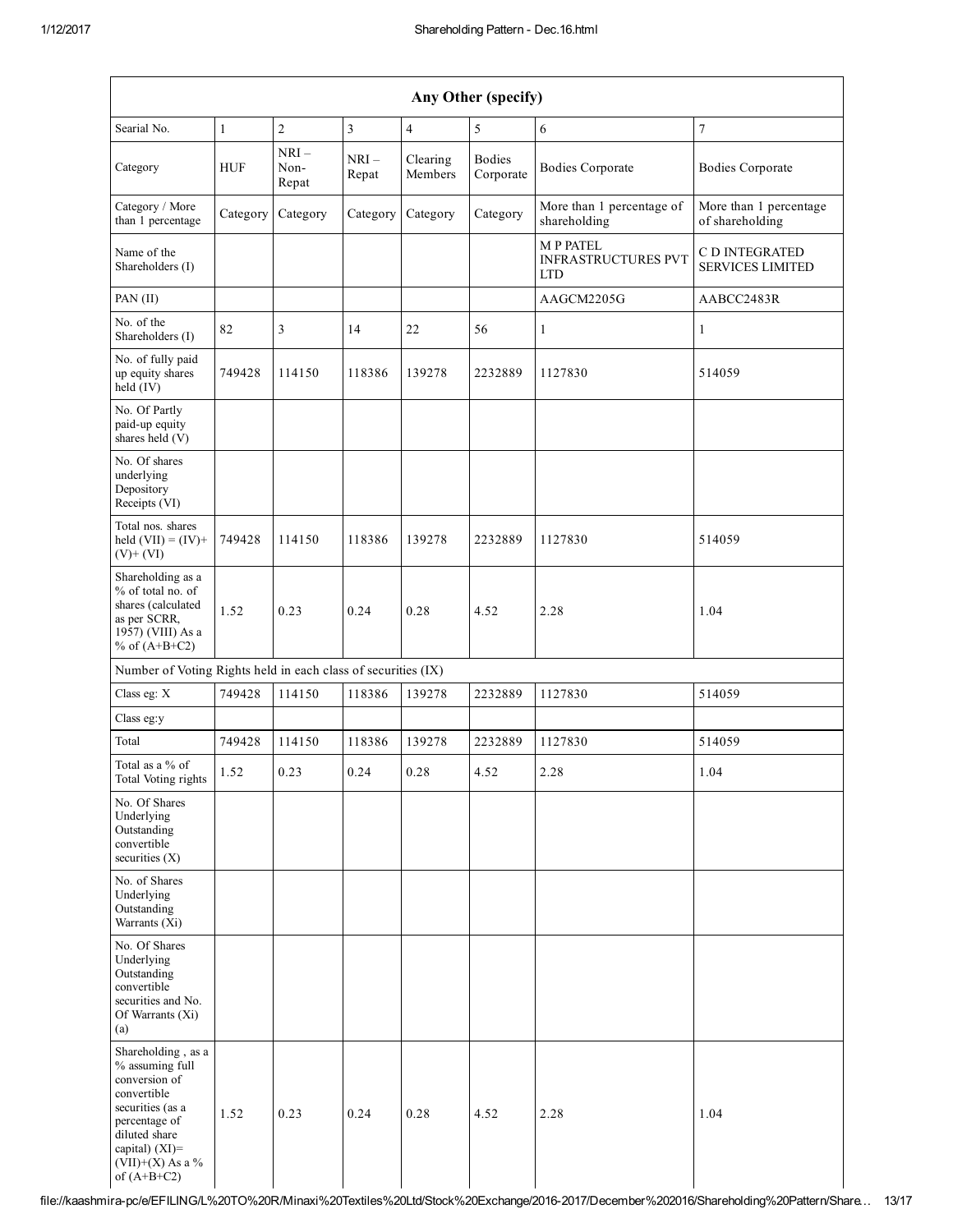| Number of Locked in shares (XII)                                     |        |        |       |        |         |         |        |
|----------------------------------------------------------------------|--------|--------|-------|--------|---------|---------|--------|
| No. $(a)$                                                            |        |        |       |        |         |         |        |
| As a % of total<br>Shares held (b)                                   |        |        |       |        |         |         |        |
| Number of equity<br>shares held in<br>dematerialized<br>form $(XIV)$ | 749428 | 114150 | 93386 | 139278 | 2232889 | 1127830 | 514059 |
| Reason for not providing PAN                                         |        |        |       |        |         |         |        |
| Reason for not<br>providing PAN                                      |        |        |       |        |         |         |        |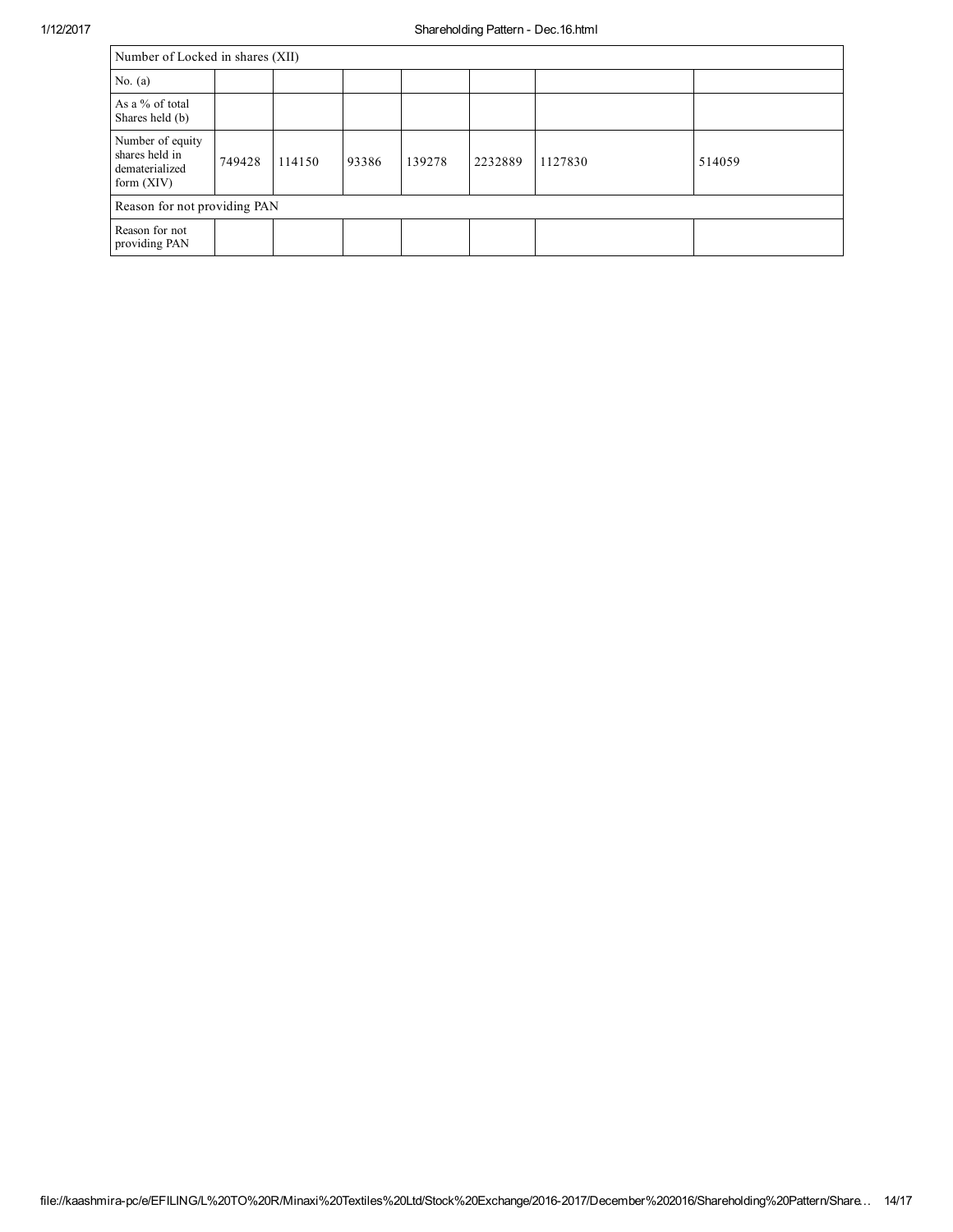| Any Other (specify)                                                                                                                                                                  |                                                               |  |  |  |  |  |  |
|--------------------------------------------------------------------------------------------------------------------------------------------------------------------------------------|---------------------------------------------------------------|--|--|--|--|--|--|
| Searial No.                                                                                                                                                                          |                                                               |  |  |  |  |  |  |
| Category                                                                                                                                                                             |                                                               |  |  |  |  |  |  |
| Category / More<br>than 1 percentage                                                                                                                                                 |                                                               |  |  |  |  |  |  |
| Name of the<br>Shareholders (I)                                                                                                                                                      | Click here to go back                                         |  |  |  |  |  |  |
| PAN (II)                                                                                                                                                                             | Total                                                         |  |  |  |  |  |  |
| No. of the<br>Shareholders (I)                                                                                                                                                       | 177                                                           |  |  |  |  |  |  |
| No. of fully paid<br>up equity shares<br>held (IV)                                                                                                                                   | 3354131                                                       |  |  |  |  |  |  |
| No. Of Partly<br>paid-up equity<br>shares held (V)                                                                                                                                   |                                                               |  |  |  |  |  |  |
| No. Of shares<br>underlying<br>Depository<br>Receipts (VI)                                                                                                                           |                                                               |  |  |  |  |  |  |
| Total nos. shares<br>held $(VII) = (IV) +$<br>$(V)+(VI)$                                                                                                                             | 3354131                                                       |  |  |  |  |  |  |
| Shareholding as a<br>% of total no. of<br>shares (calculated<br>as per SCRR,<br>1957) (VIII) As a<br>% of $(A+B+C2)$                                                                 | 6.79                                                          |  |  |  |  |  |  |
|                                                                                                                                                                                      | Number of Voting Rights held in each class of securities (IX) |  |  |  |  |  |  |
| Class eg: X                                                                                                                                                                          | 3354131                                                       |  |  |  |  |  |  |
| Class eg:y                                                                                                                                                                           |                                                               |  |  |  |  |  |  |
| Total                                                                                                                                                                                | 3354131                                                       |  |  |  |  |  |  |
| Total as a % of<br>Total Voting rights                                                                                                                                               | 6.79                                                          |  |  |  |  |  |  |
| No. Of Shares<br>Underlying<br>Outstanding<br>convertible<br>securities (X)                                                                                                          |                                                               |  |  |  |  |  |  |
| No. of Shares<br>Underlying<br>Outstanding<br>Warrants (Xi)                                                                                                                          |                                                               |  |  |  |  |  |  |
| No. Of Shares<br>Underlying<br>Outstanding<br>convertible<br>securities and No.<br>Of Warrants (Xi)<br>(a)                                                                           |                                                               |  |  |  |  |  |  |
| Shareholding, as a<br>% assuming full<br>conversion of<br>convertible<br>securities (as a<br>percentage of<br>diluted share<br>capital) (XI)=<br>$(VII)+(X)$ As a %<br>of $(A+B+C2)$ | 6.79                                                          |  |  |  |  |  |  |
| Number of Locked in shares (XII)                                                                                                                                                     |                                                               |  |  |  |  |  |  |
| No. $(a)$                                                                                                                                                                            |                                                               |  |  |  |  |  |  |